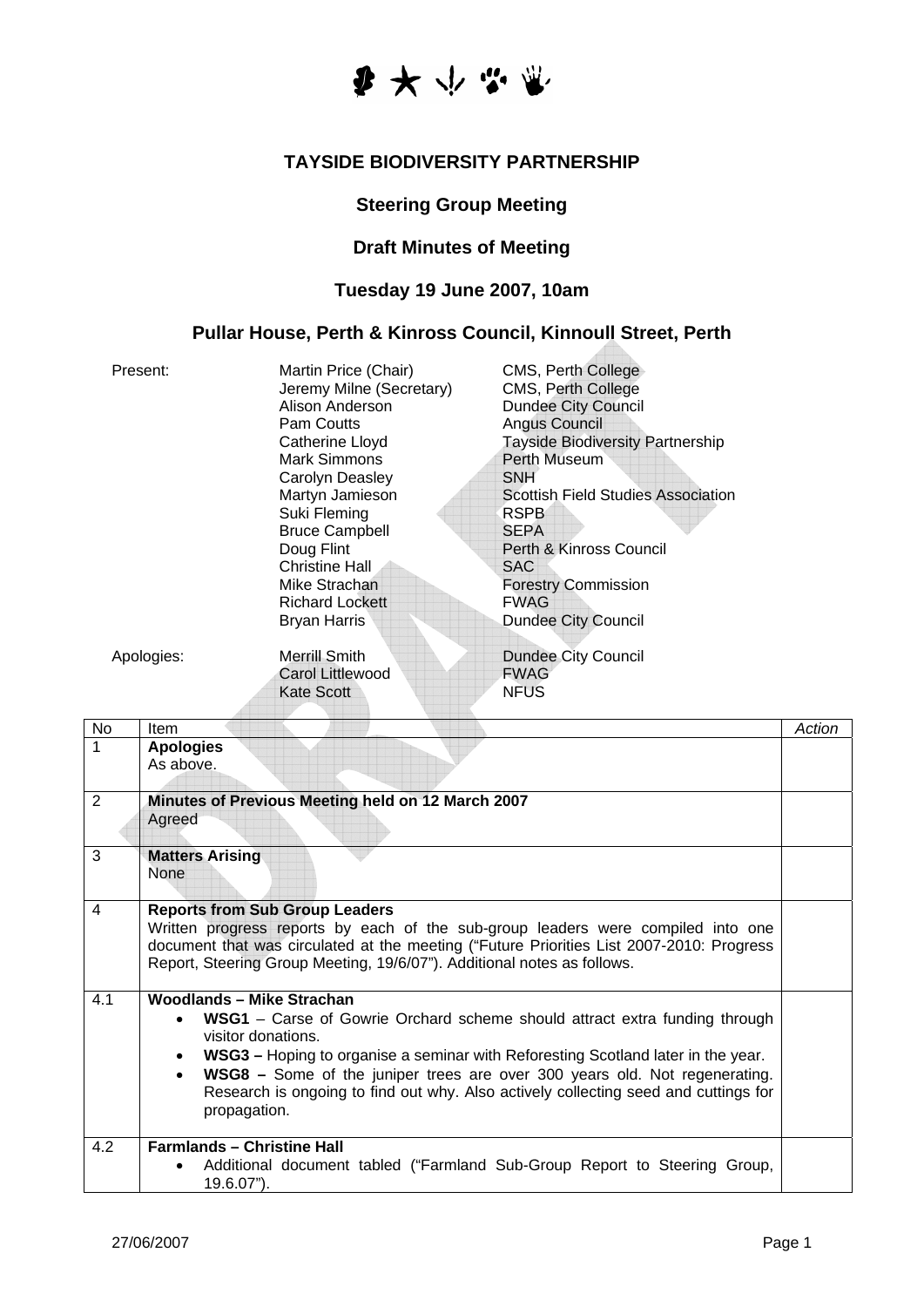|     | 2000 copies of leaflet titled 'Tayside's Farmland Priority Species' have been<br>$\bullet$<br>produced. RL edited it. Will be sent to all 1,500 farmers in Tayside with a covering<br>letter; SEERAD has agreed to distribute the leaflet, but SNH is paying the postage.<br>Also to be distributed in libraries and at shows, etc.<br>CH raised issue of concern over lack of implementation of protected species<br>$\bullet$<br>legislation by PKC with respect to development in the countryside. Concerned that<br>biodiversity interests are not being properly considered during consideration of<br>planning applications for renovation of old farm steadings. CH has previously<br>written a letter as an individual to the Chief Executive of PKC to raise concerns.<br>Farmland sub-group (FSG) wish also to write as a group to support these<br>concerns. A draft of the FSG letter was circulated to the group and agreed by<br>them, including the SNH representative on the sub-group.<br>Subsequently,<br>however, the draft was sent to CD who asked them to hold off sending the letter<br>until she could investigate further. CD stated that SNH have formal channels of<br>communication with Local Authority Planning Departments through Planning<br>Liaison Meetings and expressed concern that this should be the appropriate forum<br>for raising this issue in the first instance. In order to do this CD requested that<br>specific evidence of implementation failures on the part of PKC be made available.<br>CH said that she was reluctant to supply a list of specific names and locations as<br>this would damage the relationship between SAC/FWAG and farmers. However,<br>CH felt that it was appropriate for FSG to raise lack of awareness and<br>implementation of protected species legislation as a general issue on behalf of<br>TBP. MP agreed and suggested that FSG re-draft the letter to draw attention to the<br>issue and also make suggestions about opportunities for proactive action, e.g.,<br>offering specific training for PKC Planning Department, improving the system of<br>Protected Species survey, monitoring and recording (as included in a separate<br>draft letter prepared by CL). CD requested that a draft letter be circulated to SNH<br>for comment prior to sending. CD also requested that, in light of this issue and how<br>it was being handled, TBP should have a discussion about the Terms of Reference |    |
|-----|--------------------------------------------------------------------------------------------------------------------------------------------------------------------------------------------------------------------------------------------------------------------------------------------------------------------------------------------------------------------------------------------------------------------------------------------------------------------------------------------------------------------------------------------------------------------------------------------------------------------------------------------------------------------------------------------------------------------------------------------------------------------------------------------------------------------------------------------------------------------------------------------------------------------------------------------------------------------------------------------------------------------------------------------------------------------------------------------------------------------------------------------------------------------------------------------------------------------------------------------------------------------------------------------------------------------------------------------------------------------------------------------------------------------------------------------------------------------------------------------------------------------------------------------------------------------------------------------------------------------------------------------------------------------------------------------------------------------------------------------------------------------------------------------------------------------------------------------------------------------------------------------------------------------------------------------------------------------------------------------------------------------------------------------------------------------------------------------------------------------------------------------------------------------------------------------------------------------------------------------------------------------------------------------------------------------------------------------------------------------------------------------------------------------------------------------------------------------------------------------|----|
|     | of the Partnership.<br>ACTION: CH to draft letter from FSG to PKC Chief Executive and circulate among<br>FSG as well as CL, CD, MP for comment prior to sending.                                                                                                                                                                                                                                                                                                                                                                                                                                                                                                                                                                                                                                                                                                                                                                                                                                                                                                                                                                                                                                                                                                                                                                                                                                                                                                                                                                                                                                                                                                                                                                                                                                                                                                                                                                                                                                                                                                                                                                                                                                                                                                                                                                                                                                                                                                                           | CH |
| 4.3 | <b>Uplands - Martyn Jamieson</b><br>Next sub-group meeting is next Wednesday (27 <sup>th</sup> June*). Due to discuss new<br>project on water voles in collaboration with Farmland sub-group. *Meeting<br>subsequently cancelled.                                                                                                                                                                                                                                                                                                                                                                                                                                                                                                                                                                                                                                                                                                                                                                                                                                                                                                                                                                                                                                                                                                                                                                                                                                                                                                                                                                                                                                                                                                                                                                                                                                                                                                                                                                                                                                                                                                                                                                                                                                                                                                                                                                                                                                                          |    |
| 4.4 | <b>Water &amp; Wetlands - Bruce Campbell</b><br><b>WWSG5</b> – an additional project is being looked at to create pool and riffle systems<br>on the Inchewan Burn.                                                                                                                                                                                                                                                                                                                                                                                                                                                                                                                                                                                                                                                                                                                                                                                                                                                                                                                                                                                                                                                                                                                                                                                                                                                                                                                                                                                                                                                                                                                                                                                                                                                                                                                                                                                                                                                                                                                                                                                                                                                                                                                                                                                                                                                                                                                         |    |
| 4.5 | <b>Coast &amp; Estuary - Catherine Lloyd</b><br>CESG4 - CD reported from a recent routine site visit that there are now 10 pairs of<br>Little terns nesting, most pairs with 3 eggs.<br>AA queried if there were terns nesting at Riverside Tip. CL had also heard this and<br>$\bullet$<br>had asked the Countryside Rangers to check, but had not heard back yet.                                                                                                                                                                                                                                                                                                                                                                                                                                                                                                                                                                                                                                                                                                                                                                                                                                                                                                                                                                                                                                                                                                                                                                                                                                                                                                                                                                                                                                                                                                                                                                                                                                                                                                                                                                                                                                                                                                                                                                                                                                                                                                                        | CL |
| 4.6 | Urban - Alison Anderson                                                                                                                                                                                                                                                                                                                                                                                                                                                                                                                                                                                                                                                                                                                                                                                                                                                                                                                                                                                                                                                                                                                                                                                                                                                                                                                                                                                                                                                                                                                                                                                                                                                                                                                                                                                                                                                                                                                                                                                                                                                                                                                                                                                                                                                                                                                                                                                                                                                                    |    |
| 4.7 | <b>Education - Catherine Lloyd</b><br><b>ESG8</b> - Urban Grassland Workshop has 13 people signed up. People going from<br>PKC and DCC but not Angus. Interest shown by Scottish Water and the Scottish<br>Crop Research Institute.                                                                                                                                                                                                                                                                                                                                                                                                                                                                                                                                                                                                                                                                                                                                                                                                                                                                                                                                                                                                                                                                                                                                                                                                                                                                                                                                                                                                                                                                                                                                                                                                                                                                                                                                                                                                                                                                                                                                                                                                                                                                                                                                                                                                                                                        |    |
| 5   | <b>Local Biodiversity Funding</b><br>CD reiterated that she holds a small promotions budget of £10k for the year for biodiversity<br>projects. Some of this had to be committed last year so ca. £9k remaining. Grants of up to<br>£1000 will be awarded on a first-come first-served basis. No requirement for match                                                                                                                                                                                                                                                                                                                                                                                                                                                                                                                                                                                                                                                                                                                                                                                                                                                                                                                                                                                                                                                                                                                                                                                                                                                                                                                                                                                                                                                                                                                                                                                                                                                                                                                                                                                                                                                                                                                                                                                                                                                                                                                                                                      |    |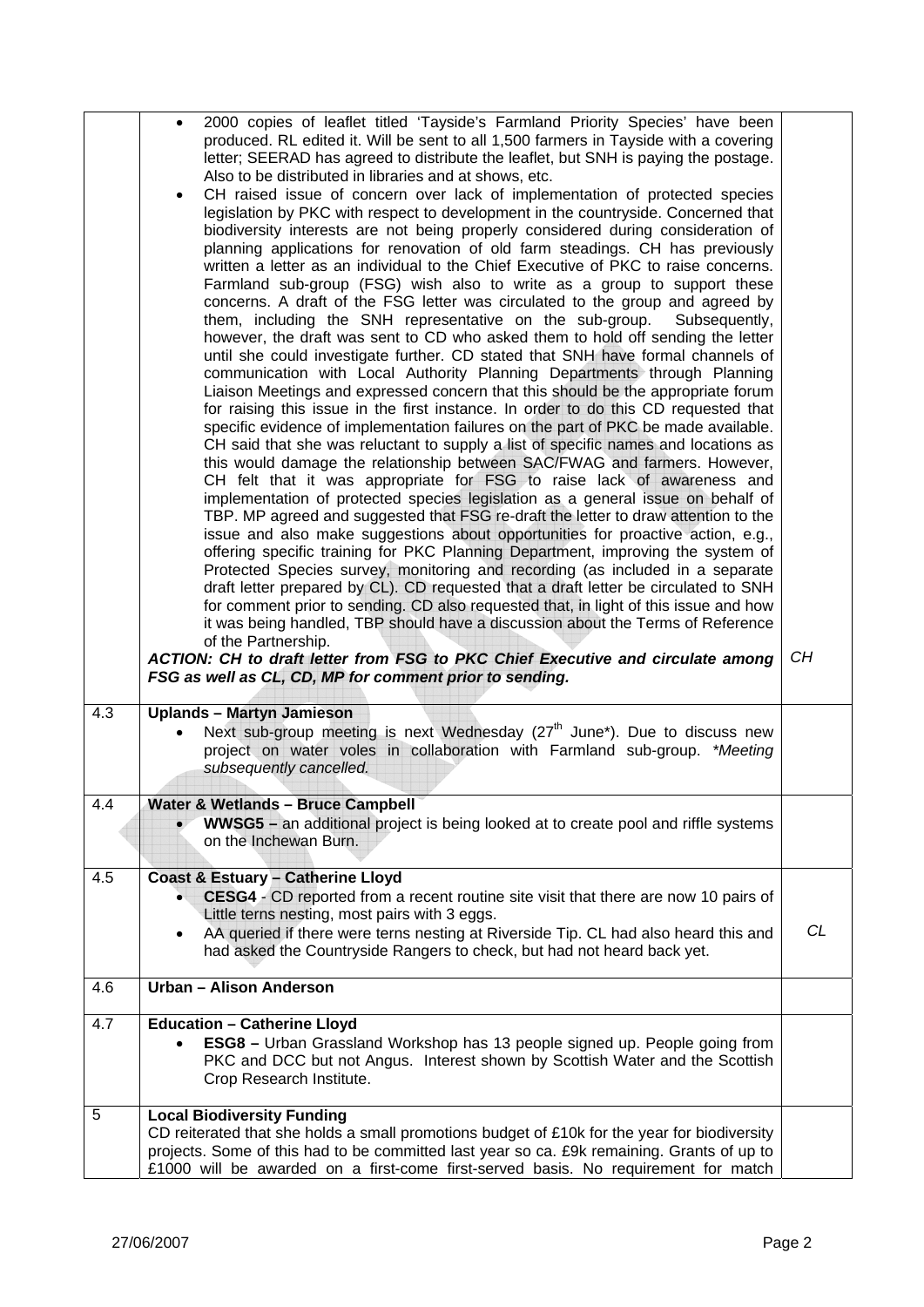|                | funding. Email CD with project proposals. Keen that money spent on implementation rather<br>than leaflets this year $-$ e.g., nest boxes, community involvement. Survey work not<br>normally to be considered unless it promotes community involvement. RL questioned<br>whether this money was available to farmers. CD said she would be happy for this to<br>happen if it could be demonstrated that this would not be in breach of EU rules on state-aid<br>to farmers in receipt of farm subsidies. |              |
|----------------|----------------------------------------------------------------------------------------------------------------------------------------------------------------------------------------------------------------------------------------------------------------------------------------------------------------------------------------------------------------------------------------------------------------------------------------------------------------------------------------------------------|--------------|
| 6              | <b>Finance</b>                                                                                                                                                                                                                                                                                                                                                                                                                                                                                           |              |
| 6.1            | <b>Transfer to Dundee City Council</b><br>BH said that DCC have not yet received confirmation of budget lines or the end of year<br>carry forward of monies from PKC. This is needed quickly so that the budget for this year<br>can be finalised. Since the budget is lean this year it is likely that monies carried forward<br>from last year will be required to service the sub-groups this year.<br><b>ACTION: Transfer of budget lines and carry forward from PKC to DCC</b>                      | DF           |
| 6.2            | End of year report<br>ACTION: Circulate end of year finance report with minutes - to follow separately                                                                                                                                                                                                                                                                                                                                                                                                   | <b>DF/AP</b> |
| $\overline{7}$ | <b>SITA Funding (TBAF - Tayside Biodiversity Action Fund)</b><br>CL reported that no applications had been received at the last closing date. The next<br>deadline is 13 <sup>th</sup> July and already, 5 applications have been received.                                                                                                                                                                                                                                                              |              |
|                | CL has asked Douglas Calderwood to ask SITA about the possibility of a further three-year<br>round of funding. MP suggested that TBP should write to SITA about this.<br>ACTION: Draft letter to SITA and pass to MP for comment and sending.                                                                                                                                                                                                                                                            | CL           |
| 8              | <b>Website/Publications</b><br>CL tabled document ("Tayside Biodiversity Website Statistical Analysis: Dec - May 2007").<br>Website is in hand.                                                                                                                                                                                                                                                                                                                                                          |              |
|                | Green Graveyard and Swift leaflets ready for circulation. All newsletters and leaflets are<br>posted on the website. Good response to Barn Owl survey card. Carol Littlewood keen to<br>purchase MapMate for recording these which will help with disseminating information to the<br>local authority planning departments.                                                                                                                                                                              |              |
|                | There is a problem converting the Planning Guide to a Word/text file format. Need to<br>consult PKC IT Department. The document needs to be checked carefully for any planning<br>changes that have arisen since it was drafted. DF reported that there have been some<br>updates to planning guidance.<br><b>ACTION: Consult PKC IT Department re. file format</b><br><b>ACTION: Circulate web link for new planning guidance</b>                                                                       | CL/DF<br>DF  |
|                | CL said that the Annual Report would soon be posted on the website (awaiting the end of<br>financial year report). MP said that it is important to be clear that this is a report aimed at<br>fulfilling SNH grant aid conditions and is written as such. No need for a separate report to<br>TBP as website, newsletters and leaflets provide enough information. BH suggested<br>including a sentence in the introduction to the Annual Report stating that it is intended<br>primarily for SNH.       |              |
|                | ACTION: Include sentence in Annual Report stating that it is intended primarily for<br>SNH.                                                                                                                                                                                                                                                                                                                                                                                                              | CL           |
| 9              | <b>Local Sites Designation</b><br>Remove from future agendas                                                                                                                                                                                                                                                                                                                                                                                                                                             | AP           |
| 10             | <b>AOCB</b>                                                                                                                                                                                                                                                                                                                                                                                                                                                                                              |              |
| 10.1           | MS reported that Scottish Rural Development Plan has now been submitted to EU<br>$\bullet$<br>for approval. Hoping for new grant scheme to open in Oct/Nov 2007. Since this is<br>mostly committed already, effectively new grants should be available from Oct/Nov                                                                                                                                                                                                                                      |              |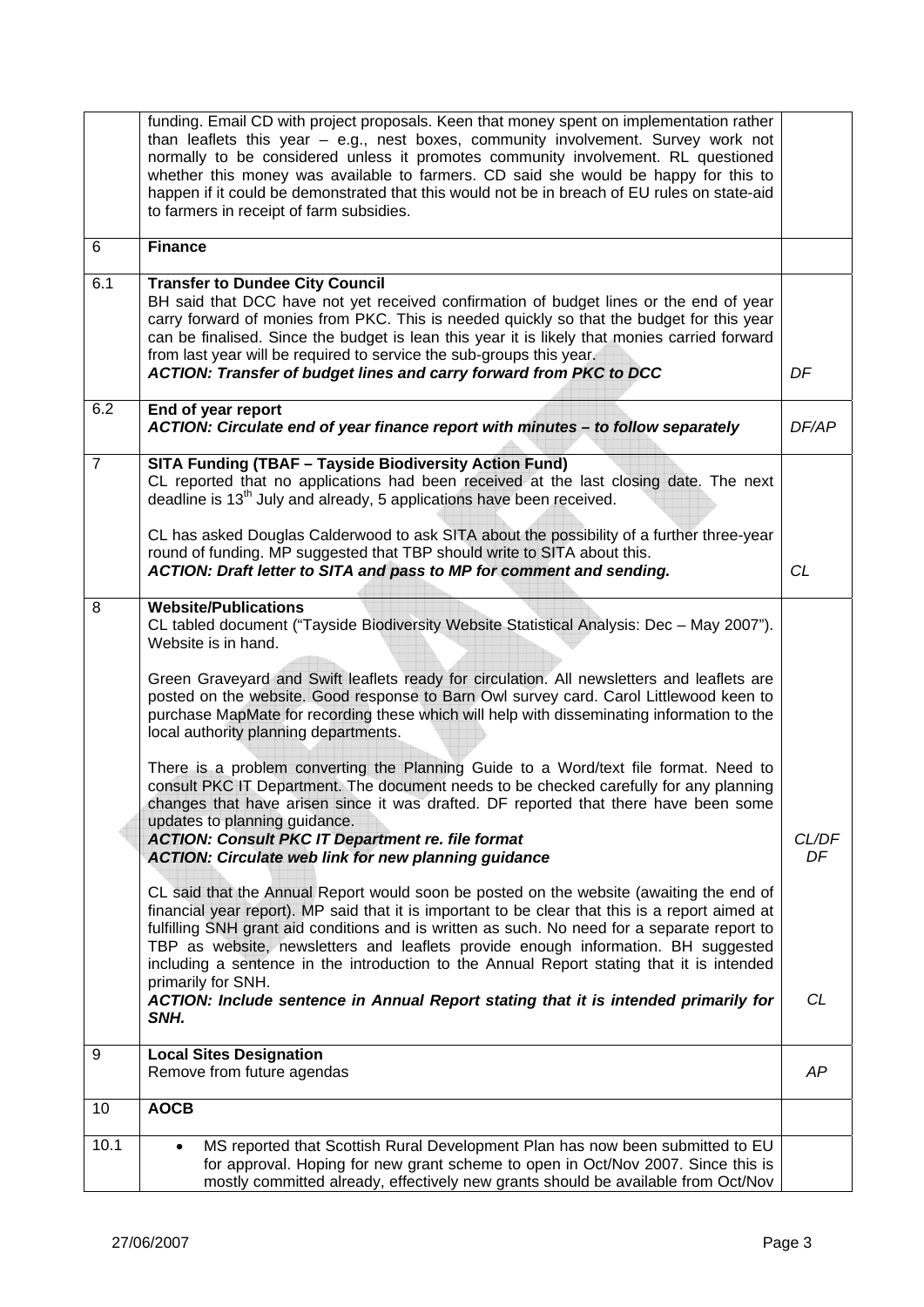|      | 2008. Two big proposals for Tayside riparian woodlands and Glen Lyon to Kirkton<br>link.<br>MS reported that anyone with grant-aided woodlands must register them with the<br>$\bullet$<br>Integrated Administration and Control System (IACS) by Oct 2007. Anyone with<br>non grant-aided woodlands has until Oct 2008 to register.<br>MS reported that he has taken over the role of Woodfuel Advisor for Tayside. One<br>job will be to quantify the existing woodfuel resource which will be done by letter<br>requests to all landowners.<br>MS looking for new BIFF Project Officer.<br>3 sites for silvo-pastoral project have been identified, all on improved grassland<br>(Glen Lyon, nr. Aberfeldy and nr. Pitlochry). Trees will include ash and alder.<br>FCS looking to trial bio-digesters in Tayside. |  |  |  |  |  |  |  |
|------|-----------------------------------------------------------------------------------------------------------------------------------------------------------------------------------------------------------------------------------------------------------------------------------------------------------------------------------------------------------------------------------------------------------------------------------------------------------------------------------------------------------------------------------------------------------------------------------------------------------------------------------------------------------------------------------------------------------------------------------------------------------------------------------------------------------------------|--|--|--|--|--|--|--|
| 10.2 | DF queried whether TBP should develop a climate change strategy. MP reported that<br>climate change will feature as theme in next Scottish Biodiversity Strategy but not sure yet<br>how this will filter down to the local level.                                                                                                                                                                                                                                                                                                                                                                                                                                                                                                                                                                                    |  |  |  |  |  |  |  |
| 10.3 | CL tabled list of 2 <sup>nd</sup> Tranche HAPs and SAPs. Those included under the heading 'Yet to<br>add [to website]' need some updating.                                                                                                                                                                                                                                                                                                                                                                                                                                                                                                                                                                                                                                                                            |  |  |  |  |  |  |  |
| 10.4 | BH reported that Disclosure checks for the new Administrative post are being carried out<br>and that the person should be in post in July.                                                                                                                                                                                                                                                                                                                                                                                                                                                                                                                                                                                                                                                                            |  |  |  |  |  |  |  |
| 10.5 | CL and MP reported that the Biodiversity Co-ordinator Work Programme was now more<br>structured around the sub-groups.                                                                                                                                                                                                                                                                                                                                                                                                                                                                                                                                                                                                                                                                                                |  |  |  |  |  |  |  |
| 11   | <b>Dates of Future Meetings</b><br><b>Steering Group</b><br>Wednesday 19 <sup>th</sup> September 2007, Dundee, 10am<br>Wednesday 12 <sup>th</sup> December 2007, Angus, 10am<br><b>Management Team</b><br>Friday 3rd August 2007, Perth College, 10am<br>Thursday 8 <sup>th</sup> November 2007, Perth College, 10am                                                                                                                                                                                                                                                                                                                                                                                                                                                                                                  |  |  |  |  |  |  |  |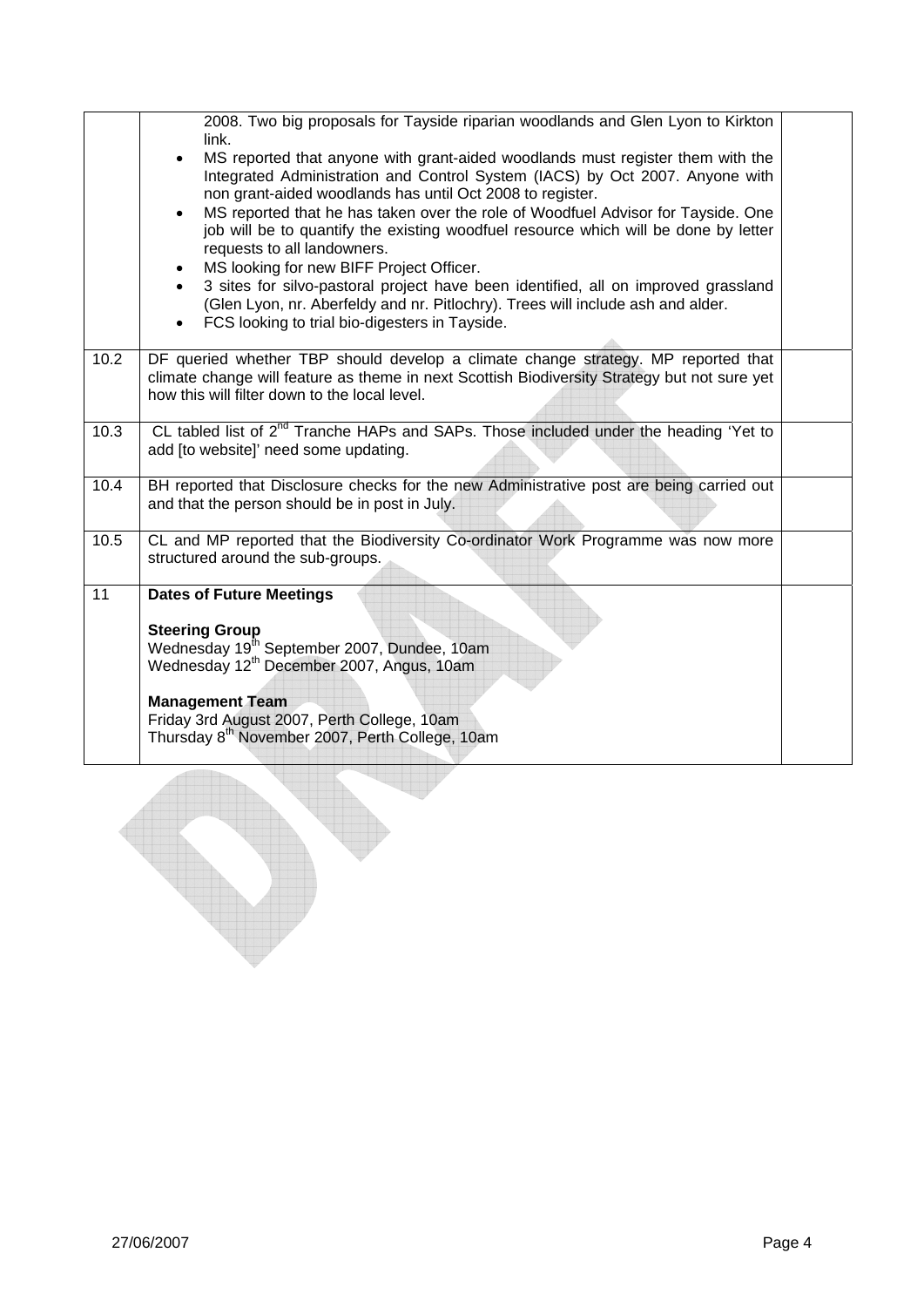#### **TAYSIDE LBAP**

#### **FARMLAND SUB-GROUP REPORT TO STEERING GROUP**

#### **19.6.07**

The Farmland sub-group met on the  $15<sup>th</sup>$  May 2007 at SCRI. This provided an opportunity for the group to look around the Living Field Study Centre. The meeting was well attended, and Dave Parish, from the GCT, came along to give a talk about GCT research, and Grey Partridge (a UK Priority Species) work in eastern Scotland.

The Corn Bunting SAP has been written by the RSPB. It was agreed a few additions would be made, and that it would be completed by the end of June.

Cathy Hawes of SCRI agreed to write the arable weeds SAP. Dave Parish of GCT agreed to update the Grey Partridge and Brown Hare SAP's as GCT are UK Lead Partners of these species.

The Tayside Farmland Priority Species leaflet is to be distributed by SEERAD, to ensure it reaches all farmers in Tayside. SNH are kindly paying the postage.

Work on the Barn Owl Project and other projects has given Christine Hall grounds for concern regarding the lack of implementation of Protected Species legislation by PKC regarding development in the countryside. CH has written a private letter to the PKC Chief Executive. The Farmland Sub-Group are sending a letter supporting these concerns.

The Angus and Perthshire Barn Owl projects are progressing well, with considerable support from the farmers.

Perth and Angus FWAGs (and Fife and Kinross FWAG) are working on TBAF funded Tree Sparrow projects. The FWAG Treelines Project is to be extended and cover Perthshire as well as Angus.

SAC have made a start on the Highland Perthshire Calcareous Grassland Project, with some potential sites visited and discussions with various specialists. The aim is to get the Demonstration Sites set up by the end of the summer.

The Living Field Study Centre at SCRI is now open to visitors and is well worth a visit.

SAC and Kindrogan Field Study Centre are working on a joint Upland and Farmland sub-group Water Vole proposal.

Christine Hall, SAC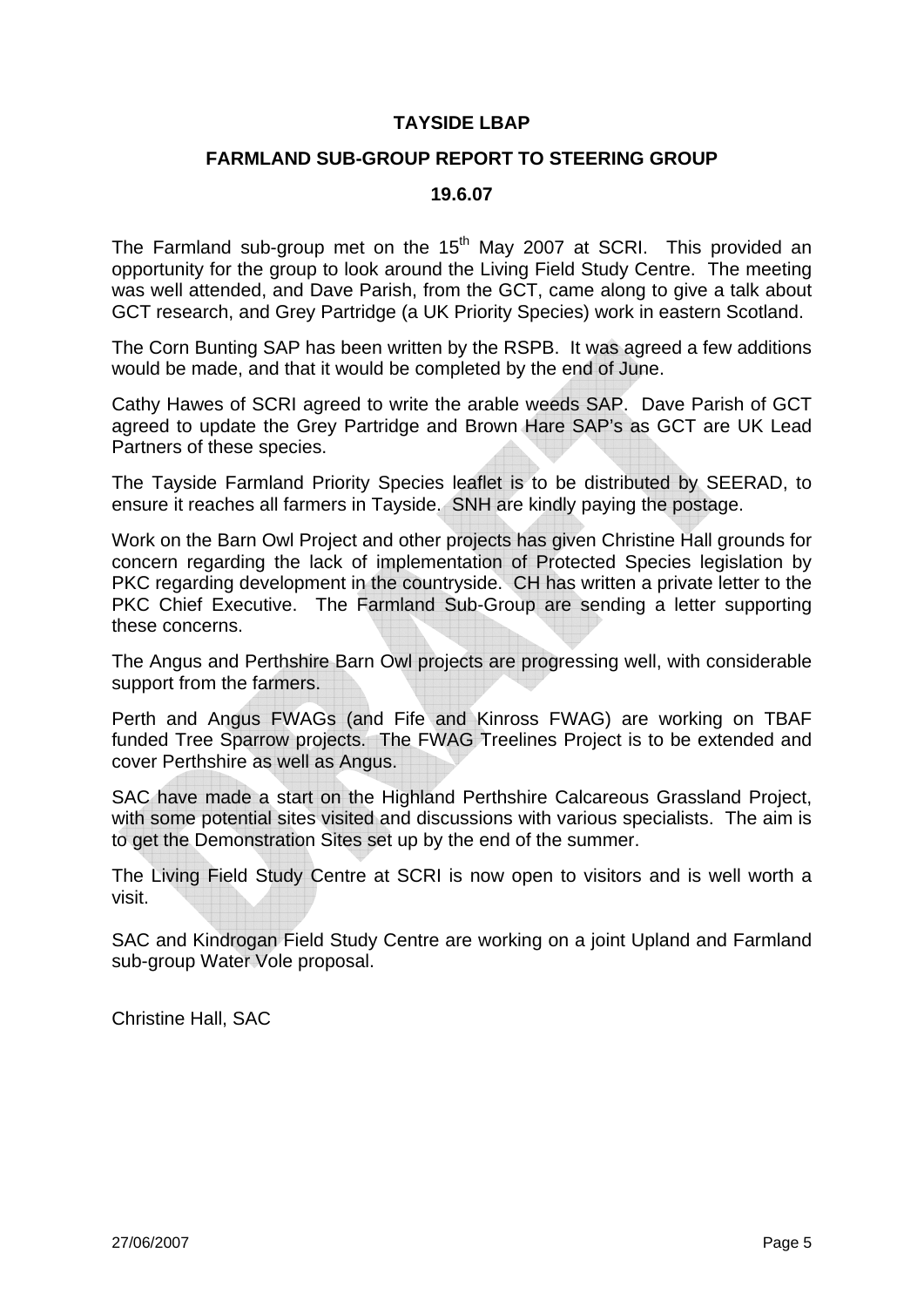# ● 大 → 学 堂

#### 2<sup>nd</sup> Tranche Update

Already on website (photos and updated case studies to be added)

- 1. Estuarine Reedbeds
- 2. Ponds and Pools
- 3. Birchwoods
- 4. Lowland Mixed Broadleaved Woodland
- 5. Planted Coniferous
- 6. Upland Ashwoods
- 7. Wet Woodlands
- 8. Burial Grounds
- 9. Community Orchards, Gardens and Allotments
- 10. Hospitals and Sheltered Housing
- 11. Schools, Colleges and Universities

About to add:

• Urban Watercourses

Already on website (photos to be added)

- 1. Barn Owl
- 2. Adder
- 3. Otter
- 4. Red Squirrel
- 5. Salmon
- 6. Sand Martin
- 7. Swift
- 8. Tern
- 9. Great Crested Newt 10. Bat spp.

Yet to add:

- Water vole
- Osmia
- Grey Partridge
- Corn Bunting
- Badger
- Brown Hare
- Arable Plants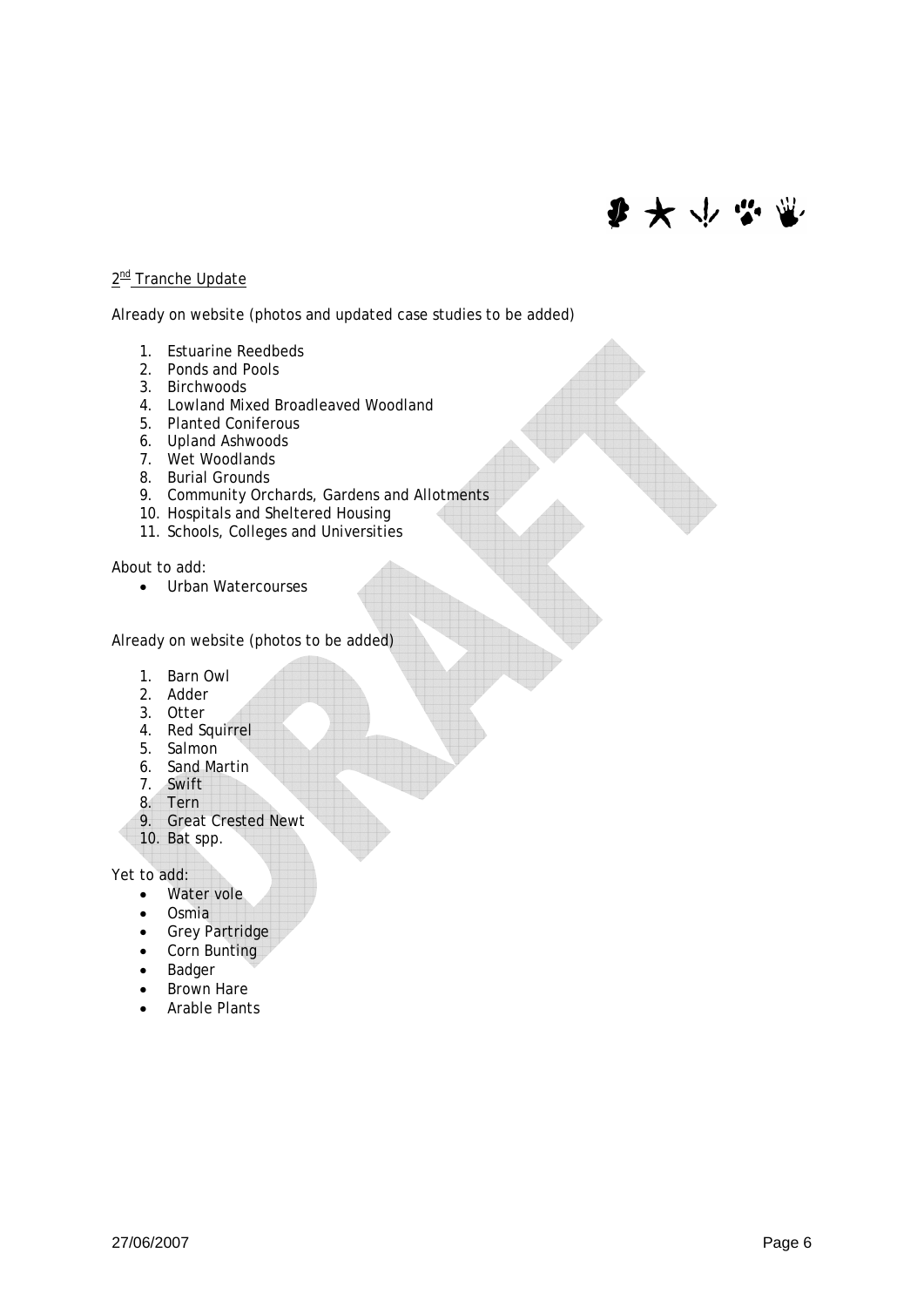# *TAYSIDE BIODIVERSITY WEBSITE – MONTHLY REPORTS*  **STATISTICAL ANALYSIS : DEC 2006 – MAY 2007**

*(updated 15 June 2007)* 

| Month.                                  | <b>Total</b><br><b>Sessions</b><br>Served per<br>month | <b>Total</b><br><b>Hits per</b><br>month | Information<br>News | Summary<br>Guide | Projects<br>(added in<br>March<br>2007) | <u>(Intro)</u><br>Tayside A<br>Land<br>Moulded | Farmland | <b>Urban</b> | <b>Woodland</b> | <b>Coast &amp;<br/>Estuaries</b> | Water &<br>Wetlands | <b>Biodiversity</b><br>Incorp Guide | River<br>Engineer | App –<br>Species<br>Conserv | App<br>Priority<br>Species | Annual<br>Report | <b>Funding</b> | Other                                                          |
|-----------------------------------------|--------------------------------------------------------|------------------------------------------|---------------------|------------------|-----------------------------------------|------------------------------------------------|----------|--------------|-----------------|----------------------------------|---------------------|-------------------------------------|-------------------|-----------------------------|----------------------------|------------------|----------------|----------------------------------------------------------------|
| $1 Dec - 31$<br><b>December</b><br>2006 | 5116                                                   | 20176                                    | 235                 |                  |                                         | 182                                            | 66       | 110          |                 |                                  |                     | 171                                 | 62                | 64                          |                            | 151              | $\overline{7}$ |                                                                |
| 1 January -<br>31 January<br>2007       | 5004                                                   | 23236                                    | $\overline{82}$     |                  |                                         | 56                                             | 161      | 24           | 28              |                                  |                     | 169                                 |                   |                             | 55                         | 85               |                |                                                                |
| 1 February -<br>28 February             | 3446                                                   | 20021                                    | $\overline{29}$     |                  |                                         | 137                                            | 206      | 84           | 159             | 133                              |                     | 146                                 |                   |                             |                            | 53               | 51             |                                                                |
| <b>PER</b><br><b>QUARTER</b>            | 13,566                                                 | 63,433                                   |                     |                  |                                         |                                                |          |              |                 |                                  |                     |                                     |                   |                             |                            |                  |                |                                                                |
| $1$ March $-31$<br><b>March</b>         | 4049                                                   | 19716                                    | $\overline{55}$     | 58               | 85                                      |                                                |          | 26           |                 |                                  | 56                  | 66                                  |                   |                             |                            | 69               | 58             | Newsletters<br>24                                              |
| $1$ April $-30$<br><b>April</b>         | 3454                                                   | 15503                                    | 46                  | 38               | 62                                      |                                                |          |              | $\overline{13}$ | 37                               |                     | 66                                  | 15                |                             |                            | 42               |                | Barn Owl<br>Survey 44<br>Fun Zone<br>12                        |
| 1 May to 31<br><b>May</b>               | 3827                                                   | 16999                                    | 70                  | 45               | 71                                      |                                                |          | 42           |                 | $\overline{21}$                  | 28                  | 65                                  |                   |                             |                            | $\overline{26}$  | 25             | <b>Bio Week</b><br>42<br>Links 55<br>Swift<br>Newsletter<br>26 |
| <b>PER</b><br><b>QUARTER</b>            | 11,330                                                 | 52,218                                   |                     |                  |                                         |                                                |          |              |                 |                                  |                     |                                     |                   |                             |                            |                  |                |                                                                |